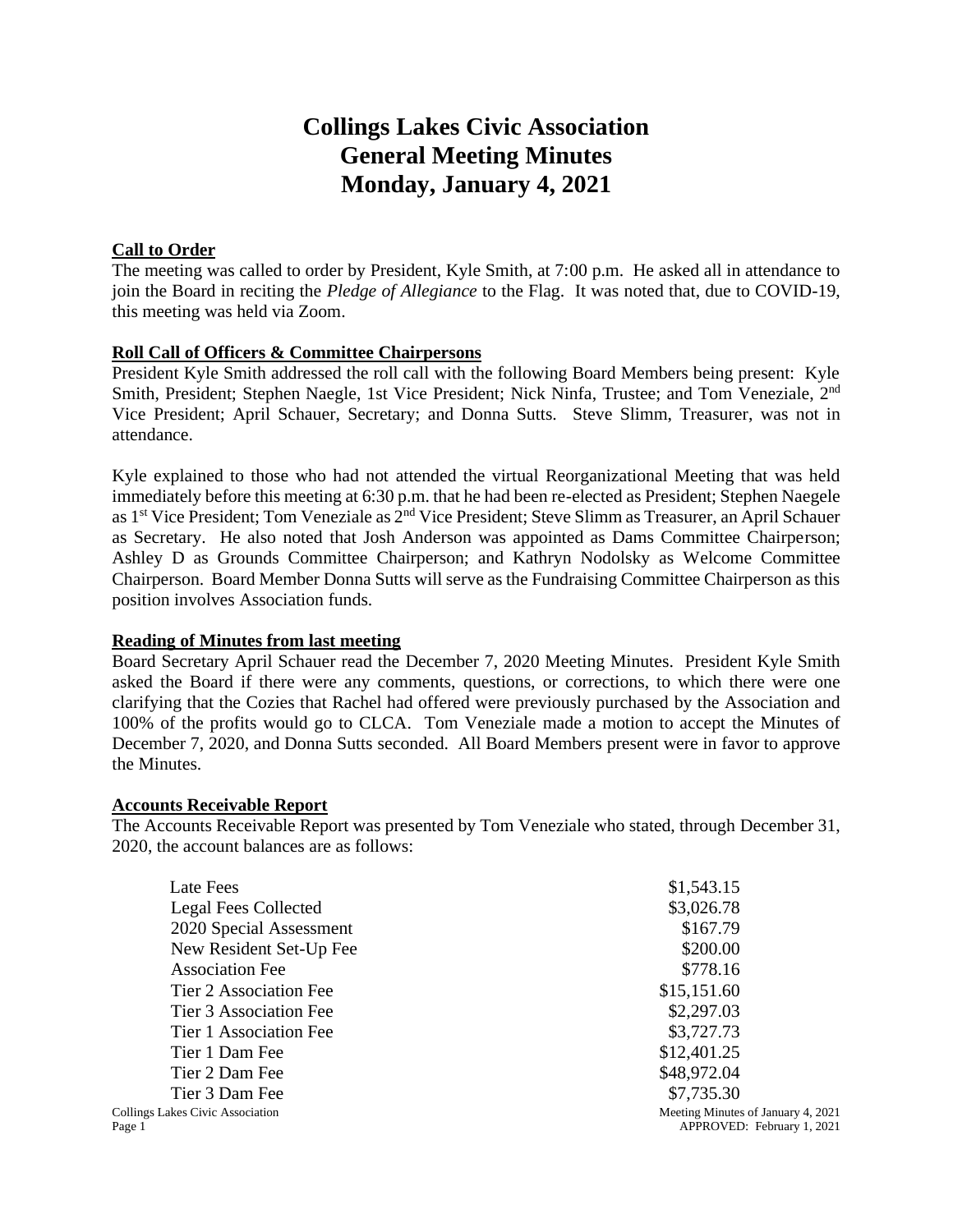| Other Income:       |             |
|---------------------|-------------|
| Interest Income     | \$136.84    |
| Refund (Verizon)    | \$101.00    |
| <b>TOTAL INCOME</b> | \$97,238.67 |

Kyle Smith called for a motion to accept the Accounts Receivable Report. April Schauer made a motion to approve the Report, and Nick Ninfa seconded. All Board Members were in favor.

#### **Treasurer's Report/ Bills for Approval**

As Steve Slimm was not present, Lynn Veneziale stated that the following bills were paid during the month of December 2020:

| <b>Bonnie Slimm</b> | \$45.05 Trash bags for beach clean-up |  |  |
|---------------------|---------------------------------------|--|--|
| Giordano's          | \$595.70 Dumpster for beach clean-up  |  |  |
| Hill Wallack        | \$19,754.69 Legal Fees/Collections    |  |  |
| Kyle Smith          | \$15.98 Zoom Meeting Fees             |  |  |
| Lynn Veneziale      | \$34.99 Lock for Dam                  |  |  |
|                     | \$1,000.00 Bookkeeper Fee             |  |  |
| Pennoni Associates  | \$5,332.10 Engineering Fee/Dam        |  |  |
| TD Bank             | \$640.42 Returned Check Fee           |  |  |
|                     | \$20.00 Returned Check Fee            |  |  |
|                     |                                       |  |  |

### **TOTAL \$26,789.41**

Lynn also presented the Treasurer's Report through December 30, 2020. The account balances were as follows:

| \$653,112.65 |
|--------------|
|              |
| \$44,530.37  |
| \$1,845.43   |
| \$69,911.65  |
|              |

Lynn also reported for 2019 and 2020 that 401 people have been sent to the Collections Attorney; there are 199 open files; 202 people have paid in full and have closed files; and there have been 87 on payment plans of which 44 are open and 43 are closed. Currently, \$337,558.91 is what is owed to CLCA in outstanding debt; \$388,718.21 has been paid out in legal fees, and \$443,961.14 has been collected by the Collections Attorney. Additionally, Lynn stated that there have been 199 Liens, 29 Money Judgments, 28 Default Money Judgments, 9 Wage Executions (1 paid in full and another is on hold as we are next in line as this property owner already has other wage garnishments), 22 Notices of Intent to Foreclose letters which has resulted in two complete payoffs, and 14 Notices of Intent to Foreclose Complaints which has resulted in one full payoff. Lastly, Lynn sated that by notifying lien holders that there is a lien placed on the property, it has resulted in \$40,568.84 having been collected from the mortgage companies.

Kyle Smith called for a motion to accept the Treasurer's Report. April Schauer made the motion, and Donna Sutts seconded. All present were in favor.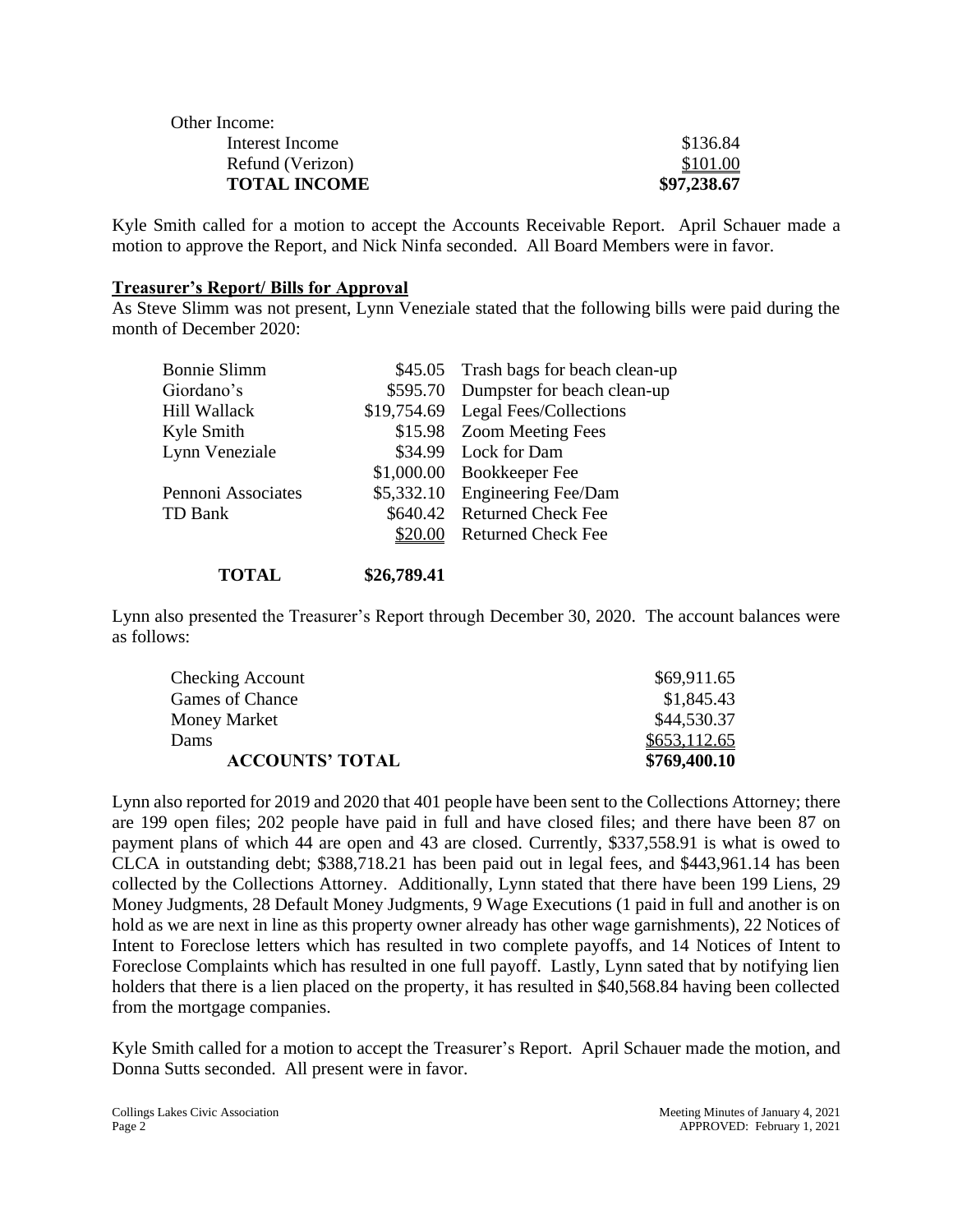## **Dams Update**

Beth Grasso from Pennoni Associates was present for a portion of the meeting and that a new schedule has been received from RD Zeuli. She also stated that regular inspections are taking place, the surveyor will be on site on Tuesday, January 5, 2021 to set the control points, the sheeting is on site, and the project should be concluding at the end of March, which is the 16-week point. Beth also offered that the shop drawings have been approved, and she will be onsite to take photographs and observe the progress. The spillway will be starting shortly, and physical progress should be seen.

Steve from RD Zeuli was also present for a portion of the meeting and provided an update. He agreed with everything shared by Beth and offered that within the next three weeks, the sheeting will be completed, the piles will be placed inside and then the concrete top. He stated that by the end of January, we should be able to see what the dam will look like.

#### **Committee Reports**

Dams

Committee Chair Josh Anderson was not present; no report was given.

Grounds

Committee Chair Ashley Diguglielmo was not in attendance. No report was made.

#### Welcome Committee

Committee Chair Katherine Nodolski stated that she is anxiously awaiting a list of new owners because she wants to get to work and meet them.

#### Fundraising

Committee Chair Donna Sutts has no report to offer; however, Lynn Veneziale stated that earlier today a check for \$56.00 was received from the Boscov's fundraiser.

#### **President's Report**

Kyle Smith first wished everyone a happy, healthy 2021. He stated that with the work and progress going on at the dams that it very important that people stay away from this work site. He encouraged everyone to share this with their neighbors as we do not want anything slowing this project down. Kyle also congratulated Nick on serving on the Board and thanked the other Board Members for their work.

#### **Communications**

None.

#### **Old Business**

No Old Business to report.

#### **New Business**

Lynn Veneziale asked if something could be added to the website to show that any credit card payments would be charged a 3.5% fee plus a \$0.30 processing fee. Kyle asked Stephen Naegele to add this information.

Collings Lakes Civic Association Meeting Minutes of January 4, 2021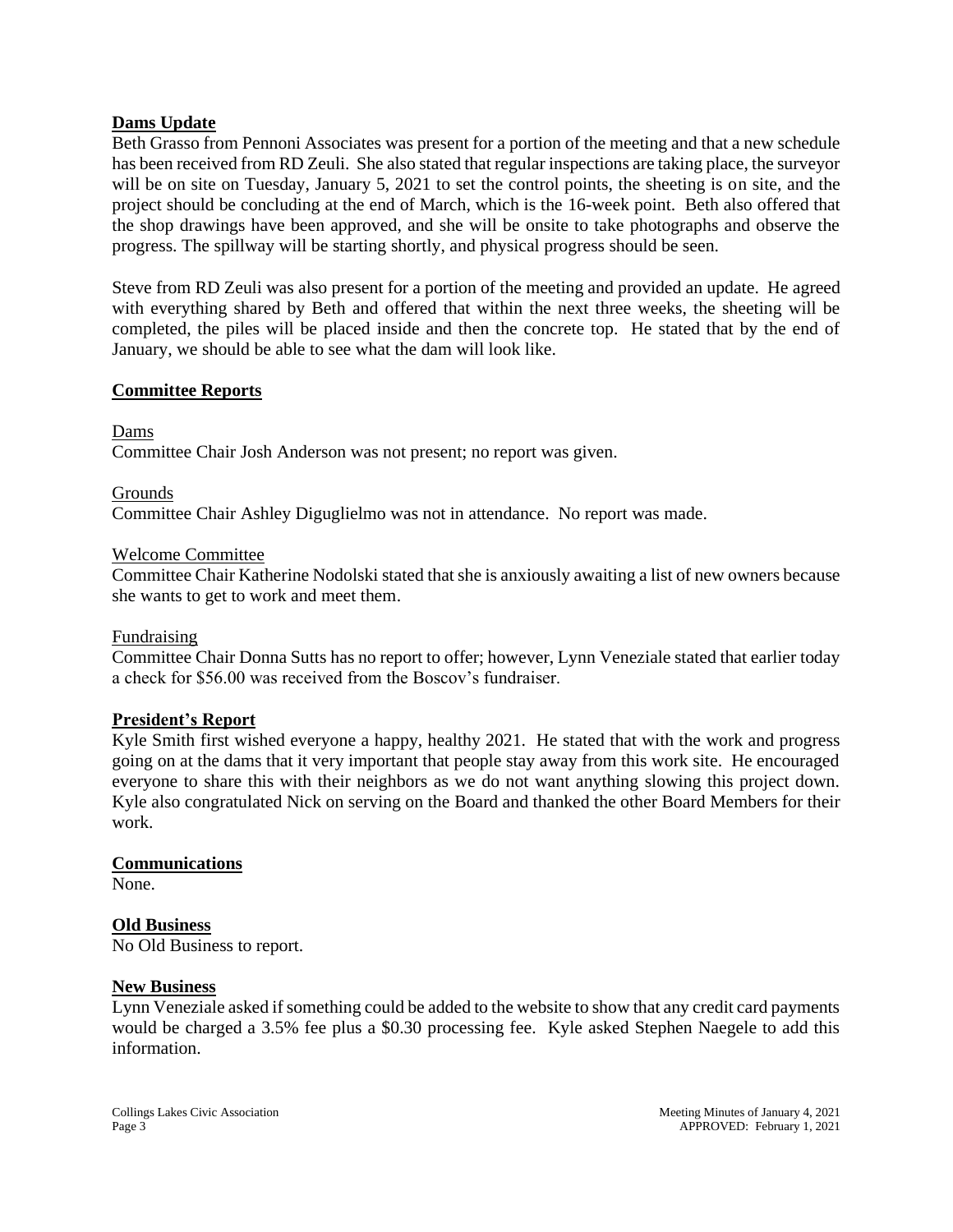Lynn also offered that with regards to assessment payment plans she uses her discretion as different people receive money at different times of the month, so if the money is received by the last day of the month, she sees no problem.

## **Trustee Reports**

- Stephen Naegele stated all the 2021 meeting dates have been added to the website.
- Nick Ninfa had nothing to report.
- Tom Veneziale had nothing to report. Kyle Smith asked him if the lighting at the basketball courts has been fixed, to which Tom said it had not. Lynn stated that the poles have been painted; however, the rims still needed to be painted and new nets are needed. Lynn also stated that the court lines are faded.
- April Schauer had nothing to report.
- Donna Sutts had nothing to report regarding CLCA; however, she stated that the local COVID-19 numbers are on the rise and higher than ever.

## **Open Floor to Members Questions / Comments / Issues.**

One owner asked that, before the dam is done, if the swimming area could be made deeper and new sand added. Kyle stated that Steve Slimm has the equipment and is planning on cleaning it up. There were no plans to get new sand, but it may be possible.

## **Adjournment**

President Kyle Smith stated that the next monthly meeting will take place on Monday, February 1, 2021 at 7 p.m., via Zoom. There being no further business to discuss, April Schauer made a motion to adjourn and Nick Ninfa seconded. All were in favor. The meeting was adjourned at 7:41 p.m.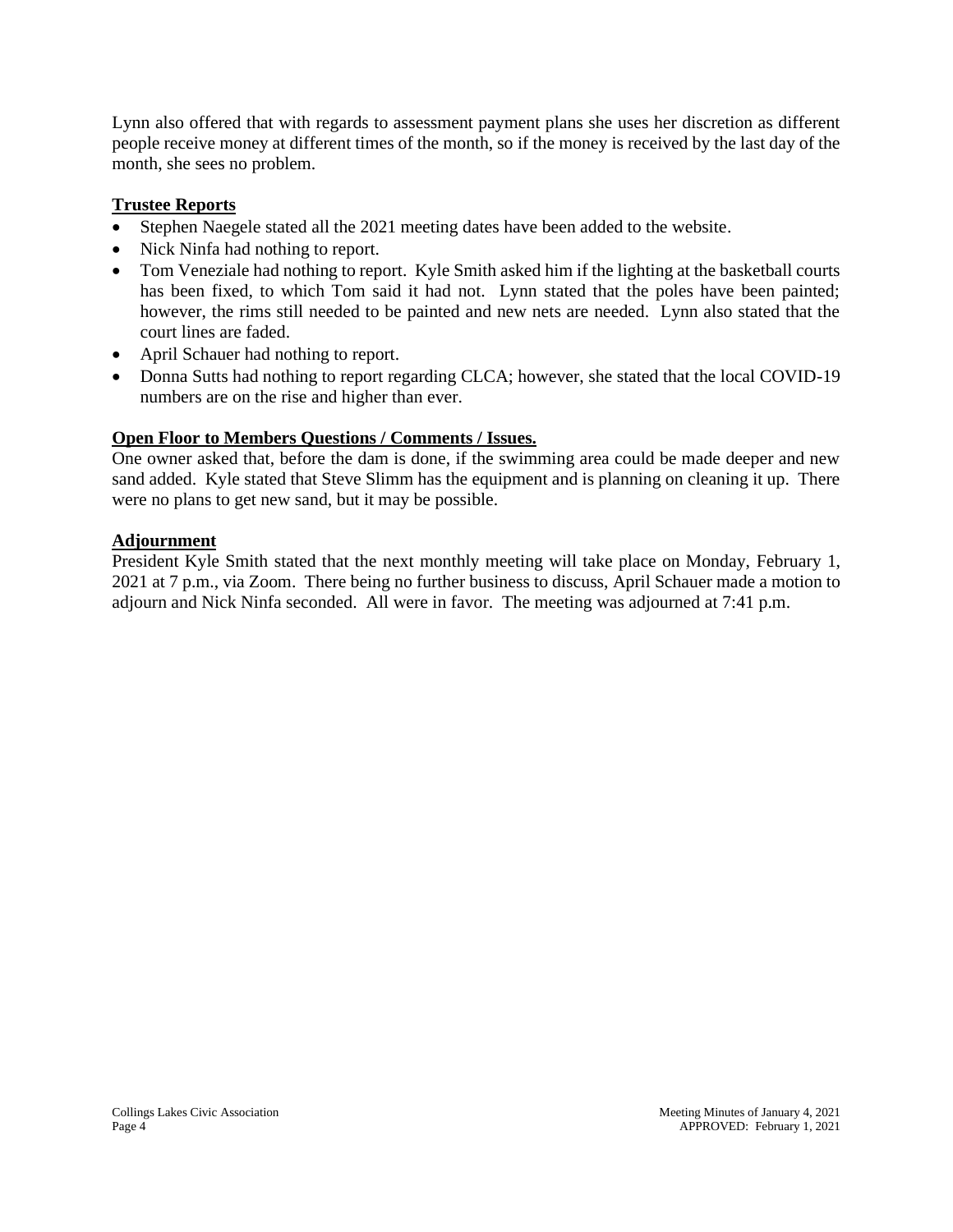| 6:31 PM<br>01/01/21<br><b>Cash Basis</b> | <b>Collings Lakes Civic Association</b><br><b>Profit &amp; Loss</b><br>December 2020 |               |  |  |  |  |
|------------------------------------------|--------------------------------------------------------------------------------------|---------------|--|--|--|--|
|                                          |                                                                                      | <b>Dec 20</b> |  |  |  |  |
|                                          | <b>Ordinary Income/Expense</b>                                                       |               |  |  |  |  |
|                                          | Income                                                                               |               |  |  |  |  |
|                                          | <b>LATE FEES</b>                                                                     | 1,543.15      |  |  |  |  |
|                                          | <b>LEGAL FEES COLLECTED</b>                                                          | 4,026.78      |  |  |  |  |
|                                          | <b>2020 SPECIAL ASSESSMENT</b>                                                       | 167.79        |  |  |  |  |
|                                          | <b>NEW RESIDENT SET UP FEE</b>                                                       | 200.00        |  |  |  |  |
|                                          | <b>ASSOCIATION FEE</b>                                                               | 778.16        |  |  |  |  |
|                                          | <b>TIER 2 ASSOCIATION FEE</b>                                                        | 15,151.60     |  |  |  |  |
|                                          | <b>TIER 3 ASSOCIATION FEE</b>                                                        | 2,297.03      |  |  |  |  |
|                                          | <b>TIER 1 ASSOCIATION FEE</b>                                                        | 3,727.73      |  |  |  |  |
|                                          | <b>TIER 1 DAM FEE</b>                                                                | 12,401.25     |  |  |  |  |
|                                          | <b>TIER 2 DAM FEE</b>                                                                | 48,972.04     |  |  |  |  |
|                                          | <b>TIER 3 DAM FEE</b>                                                                | 7,735.30      |  |  |  |  |
|                                          | <b>OTHER INCOME</b>                                                                  |               |  |  |  |  |
|                                          | <b>INTEREST INCOME</b>                                                               | 136.84        |  |  |  |  |
|                                          | <b>Total OTHER INCOME</b>                                                            | 136.84        |  |  |  |  |
|                                          | $REFUND - VER_{20}$                                                                  | 101.00        |  |  |  |  |
|                                          | <b>Total Income</b>                                                                  | 97,238.67     |  |  |  |  |
|                                          | <b>Gross Profit</b>                                                                  | 97,238.67     |  |  |  |  |
|                                          | <b>Net Ordinary Income</b>                                                           | 97,238.67     |  |  |  |  |
|                                          | <b>Net Income</b>                                                                    | 97,238.67     |  |  |  |  |

Page 1